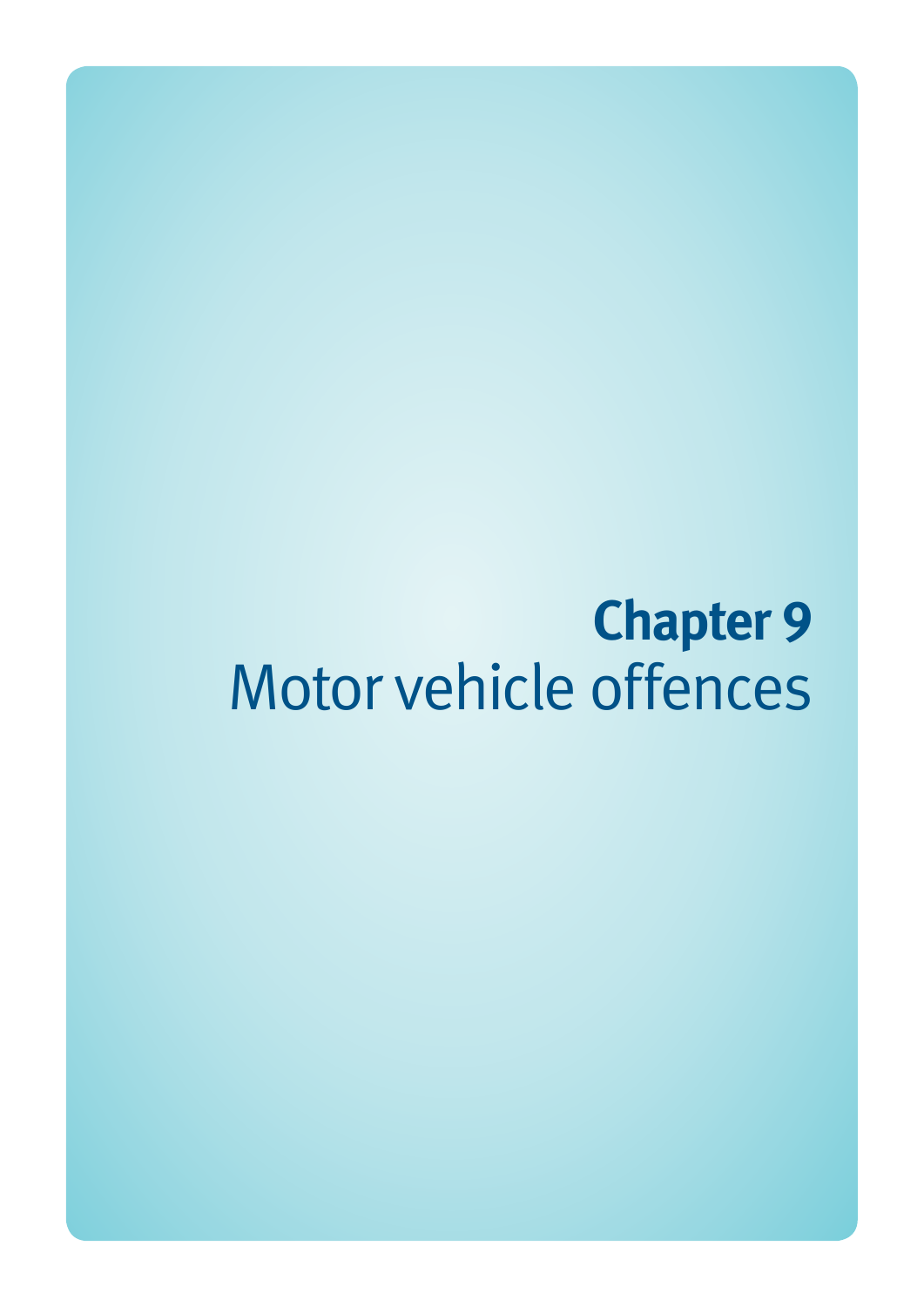# **Chapter 9—Motor vehicle offences**

# **A. Overview**

## **9-1 Introduction**

As a duty lawyer, you should not represent first and second offenders in relation to drink driving offences unless there is a risk of imprisonment. You can act in relation to any traffic matter where there is a risk of imprisonment and disqualified driving offences.

The sections of legislation discussed in this chapter relate to the *[Transport Operations \(Road Use Management\) Act](http://www.legislation.qld.gov.au/LEGISLTN/CURRENT/T/TrantOpRUA95.pdf)  [1995](http://www.legislation.qld.gov.au/LEGISLTN/CURRENT/T/TrantOpRUA95.pdf)* (Qld).

# **B. Vehicle offences involving liquor or other drugs**

# **9-2 Drink driving offences**

#### **Driving under the influence**

Under s 79(1), there is a maximum penalty of 28 penalty units or 9 months' imprisonment for driving under the influence of liquor or a drug.

However, if the defendant has had other convictions under s 79(1) in the previous five years, then:

- s 79(1A) orders a maximum penalty of 60 penalty units or 18 months' imprisonment if they have had one previous conviction
- s 79(1C) orders that 'imprisonment must be imposed as the whole or part of the punishment' if they have had:
	- two or more previous convictions
	- a previous charge dealt with on indictment relating to a motor vehicle, or
	- a previous conviction under s 328A.

#### **Driving over the middle limit but not over the high limit**

Section 79(1F) orders a maximum penalty of 20 penalty units or 6 months' imprisonment for driving over the middle alcohol limit (0.10) but under the high alcohol limit (0.15).

#### **Driving over the general limit but not over the middle limit**

Section 79(2) orders a maximum penalty of 14 penalty units or 3 months' imprisonment for driving over the general alcohol limit (0.05) but under the middle alcohol limit (0.10).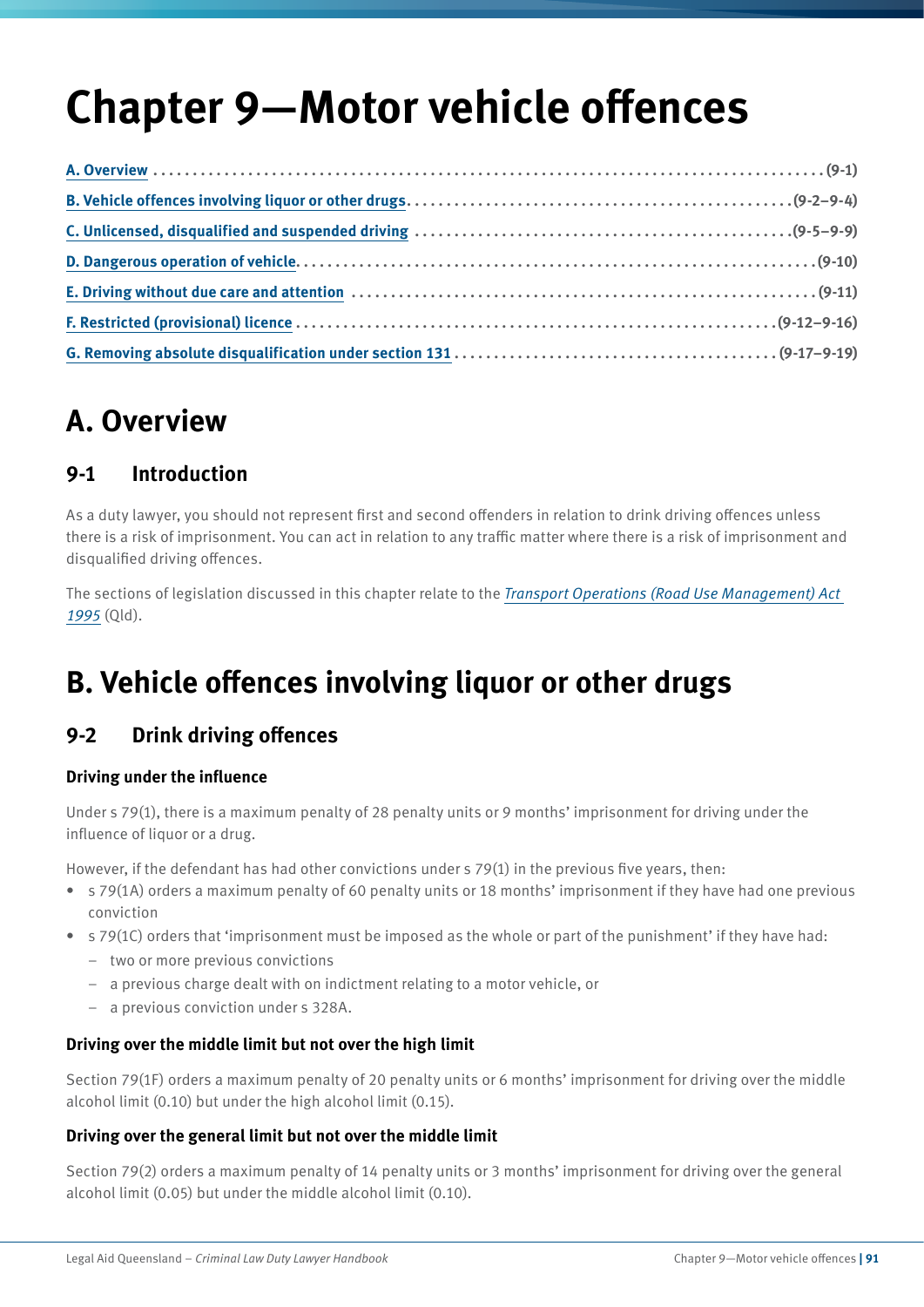#### **Driving over the no alcohol limit but not over the general limit**

Section 79(2A), (2B) and (2D) all relate to particular types of licence or vehicle. This section orders a maximum penalty of 14 penalty units or 3 months' imprisonment for driving over the no alcohol limit (0.00) but under the general alcohol limit (0.05).

However, if the defendant has had previous convictions under s 79 (1F), (2), (2AA), (2A), (2B) or (2D) in the previous five years, then:

- s 79(2F) orders a maximum penalty of 20 penalty units or 6 months' imprisonment if they have had one previous conviction
- s 79(2G) orders a maximum penalty of 28 penalty units or 9 months' imprisonment if they have had two or more previous convictions
- s 79(2H) orders a maximum penalty or 30 penalty units or 1 year's imprisonment if they have had a previous:
	- charge dealt with on indictment relating to a motor vehicle
	- conviction under s 328A, or
	- conviction under s 79(1).

#### **Driving with a relevant drug present**

Section 79(2AA) orders a maximum penalty of 14 penalty units or 3 months' imprisonment for driving with a relevant drug present in saliva.

#### **Immediate suspension**

Section 79B provides for immediate suspension if a defendant has been charged under ss 79(1), 79(F) or 80(11), unless a court authorises them to drive under s 79E and they obtain a replacement licence under s 79(F).

#### **Failing to provide specimen of breath**

Section 80(5A) orders a maximum penalty of 40 penalty units or 6 months' imprisonment for failing to provide a breath specimen where police suspect an offence within the previous three hours.

#### **Failing to provide specimen of breath, saliva or blood**

Section 80 also orders a maximum penalty of 28 penalty units or 9 months' imprisonment for failing to provide a specimen of breath, saliva or blood—the same penalty as a high reading under s 79(1).

## **9-3 Definitions**

#### **Definition of 'on a road' or 'elsewhere'**

The offences referred to above may be committed upon a road or elsewhere (s 79(11)). Schedule 4 of the Transport Operations (Road Use Management) Act defines a road and 'elsewhere' has been judicially defined to mean 'any place other than a road'.

#### **Definition of 'motor vehicle'**

A motor vehicle is defined in Schedule 4 of the Act. Note that it may still be considered a 'motor vehicle' even if it is in a condition in which it is impossible to drive.

#### **Definition of 'driving'**

Causing a vehicle to move by the force of gravity down a road, and controlling the handlebars and brakes, is defined as 'driving'. A vehicle under tow is not being driven (*McNaughtan v Garland; ex parte McNaughtan* [1979] Qd R 240 and *Wallace v Major* [1946] KB 473).

Pushing a vehicle with one hand on the steering wheel is not considered driving.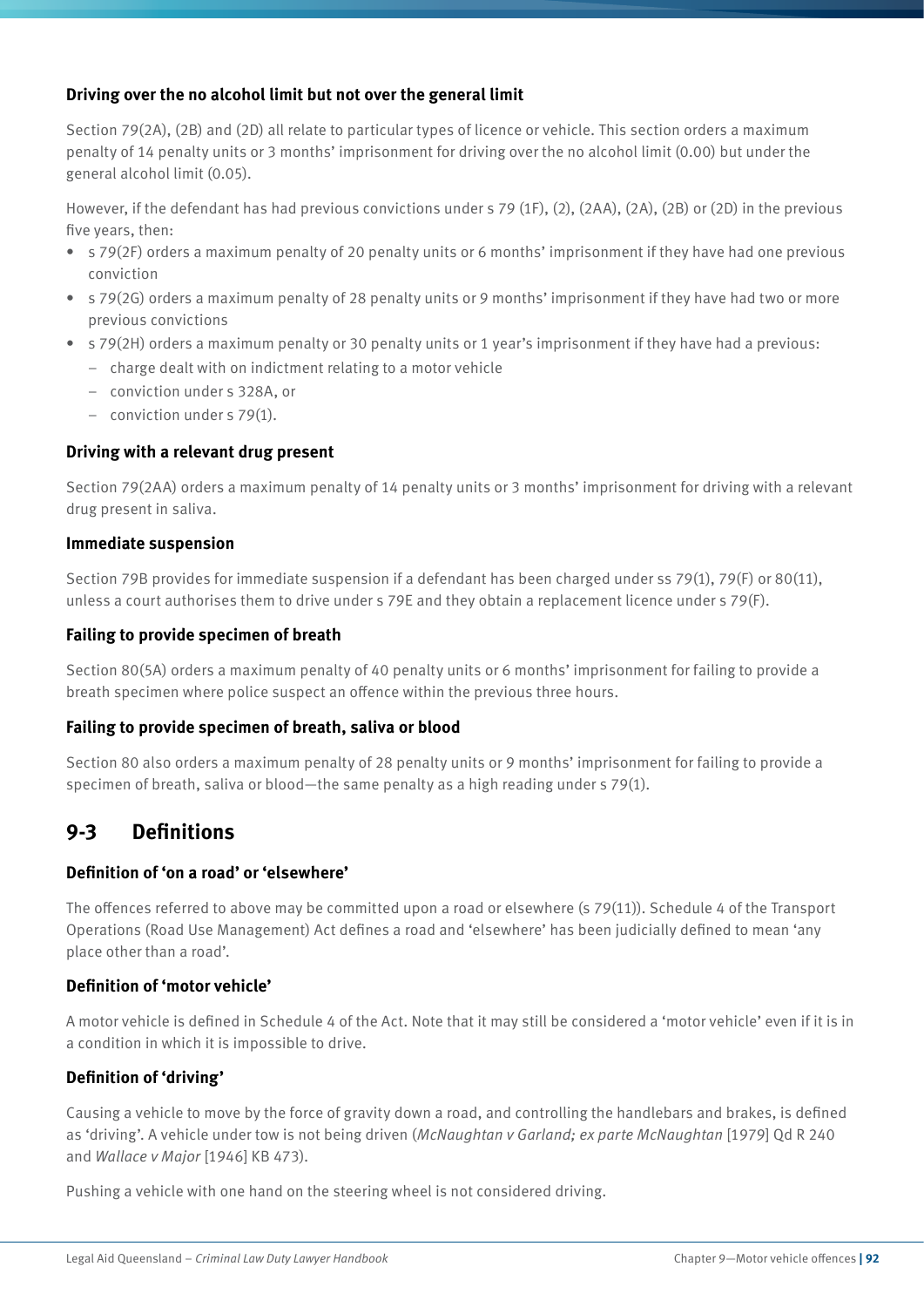## **9-4 Defences**

The following are acceptable defences under the Act:

- The breath analysis was not carried out within three hours of driving or being in charge of a motor vehicle.
- The drawing of the blood specimen did not take place within three hours of the driving or being in charge of a motor vehicle

The suspect was not driving the motor vehicle at the material time.

- The suspect was not in charge of the motor vehicle at the material time.
- The blood specimen was not dealt with in line with all of the requirements of s 80.

The defence under s 24 of the *[Criminal Code Act 1899](http://www.legislation.qld.gov.au/LEGISLTN/CURRENT/C/CriminCode.pdf)* (Qld) (mistake of fact) is not available for offences under s 79 of the Transport Operations (Road Use Management) Act, as it is statutorily excluded under s 79(12).

If the person ceased driving before consuming alcohol, they have committed no offence.

#### **Defences to failure to provide charges**

Under s 80(11A), the person has not committed an offence of failing to supply if they can satisfy the court that:

- 'the requisition to provide the specimen was not lawfully made, or
- the person was, because of the events that occurred, incapable of providing the specimen, or that
- there was some other reason of a substantial character for the person's failure to provide the specimen other than a desire to avoid providing information that might be used in evidence'.

# **C. Unlicensed, disqualified and suspended driving**

## **9-5 Unlicensed driving where the defendant is not under disqualification**

Any person who drives a motor vehicle without a driver licence commits an offence (s 78(1)). The maximum penalty is 40 penalty units or 1 year's imprisonment. As a first offence, this normally attracts a fine.

## **9-6 Disqualified driving**

Under s 78, if a person drives a motor vehicle after being disqualified by a court order, they are committing a very serious offence with a maximum penalty of 60 penalty units or 18 months' imprisonment. Generally, magistrates will consider jailing a disqualified driver caught driving in the first half of the disqualification period but imprisonment is not automatic. Additionally, a person convicted of driving while disqualified by a court order will be disqualified from holding or obtaining a driver licence for at least two years.

## **9-7 Driving while suspended**

If a person is breathalysed and issued a certificate showing a reading of 0.05% or more, their driver licence is suspended for 24 hours from the time of the reading. The police officer concerned must give the person charged a notice under s 79D.

# **9-8 Driving with accumulated demerit points**

When the holder of an open or provisional licence, or learners permit, has accumulated more demerit points than are allowed under their licence, they are unable to drive. It is an offence to drive with accumulated demerit points.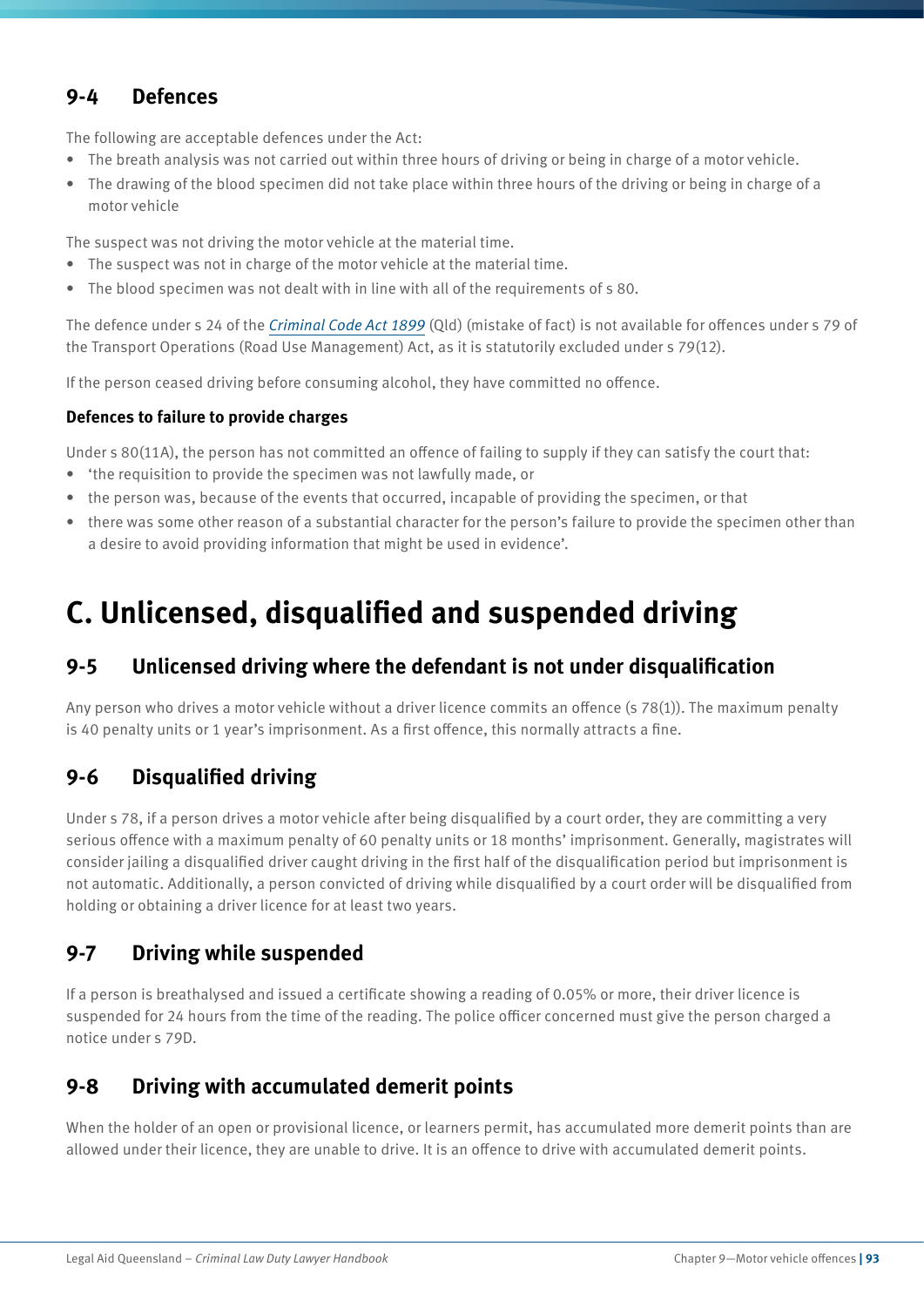# **9-9 Mandatory disqualification periods**

Section 78(3) outlines when a court must disqualify a person from holding or obtaining a Queensland driver licence. These are:

- at least one month for driving under the influence
- 2–5 years if disqualified by a court
- six months if disqualified due to allocation of demerit points
- six months if their interstate licence is suspended due to allocation of demerit points
- six months if convicted of driving more than 40 km over the speed limit
- 1–6 months if the SPER has suspended the licence
- 1–6 months if they are a repeat unlicensed driver, i.e. convicted under s 78 within the previous five years
- 2–5 years if convicted under s 79B in addition to any of the above.

# **D. Dangerous operation of vehicle**

#### **9-10 Dangerous operation of vehicle**

The charge of dangerous operation comes under s 328A of the Criminal Code. There are three possible charges:

- dangerous operation (to be dealt with summarily) (s 328A(1))
- dangerous operation causing grievous bodily harm
- dangerous operation causing death (to be dealt with on indictment).

# **E. Driving without due care and attention**

## **9-11 Driving without due care and attention**

Under s 83 of the Transport Operations (Road Use Management) Act, it is an offence for any person to drive 'a motor vehicle on a road or elsewhere without due care and attention or without reasonable consideration for other persons using the road or place'.

No mandatory licence disqualification is set out in relation to this offence. However, the court does have the power to disqualify under s 187 of the *[Penalties and Sentences Act 1992](http://www.legislation.qld.gov.au/LEGISLTN/CURRENT/P/PenaltASenA92.pdf)* (Qld). You will need to put as much material as possible before the court about the defendant's need for and use of their licence, and the consequences of disqualification.

# **F. Restricted (provisional) licence**

# **9-12 Who may apply for a provisional licence?**

Under s 87, a person convicted under s 79 may apply for a provisional licence (i.e. a restricted licence), which restricts them to driving a motor vehicle for the purpose of earning their living.

# **9-13 Who may not apply for a provisional licence?**

Under s 87(5), a person may not apply for a provisional licence if they:

• have had their driver licence suspended or cancelled, or been disqualified from holding or obtaining a driver licence, within the last five years